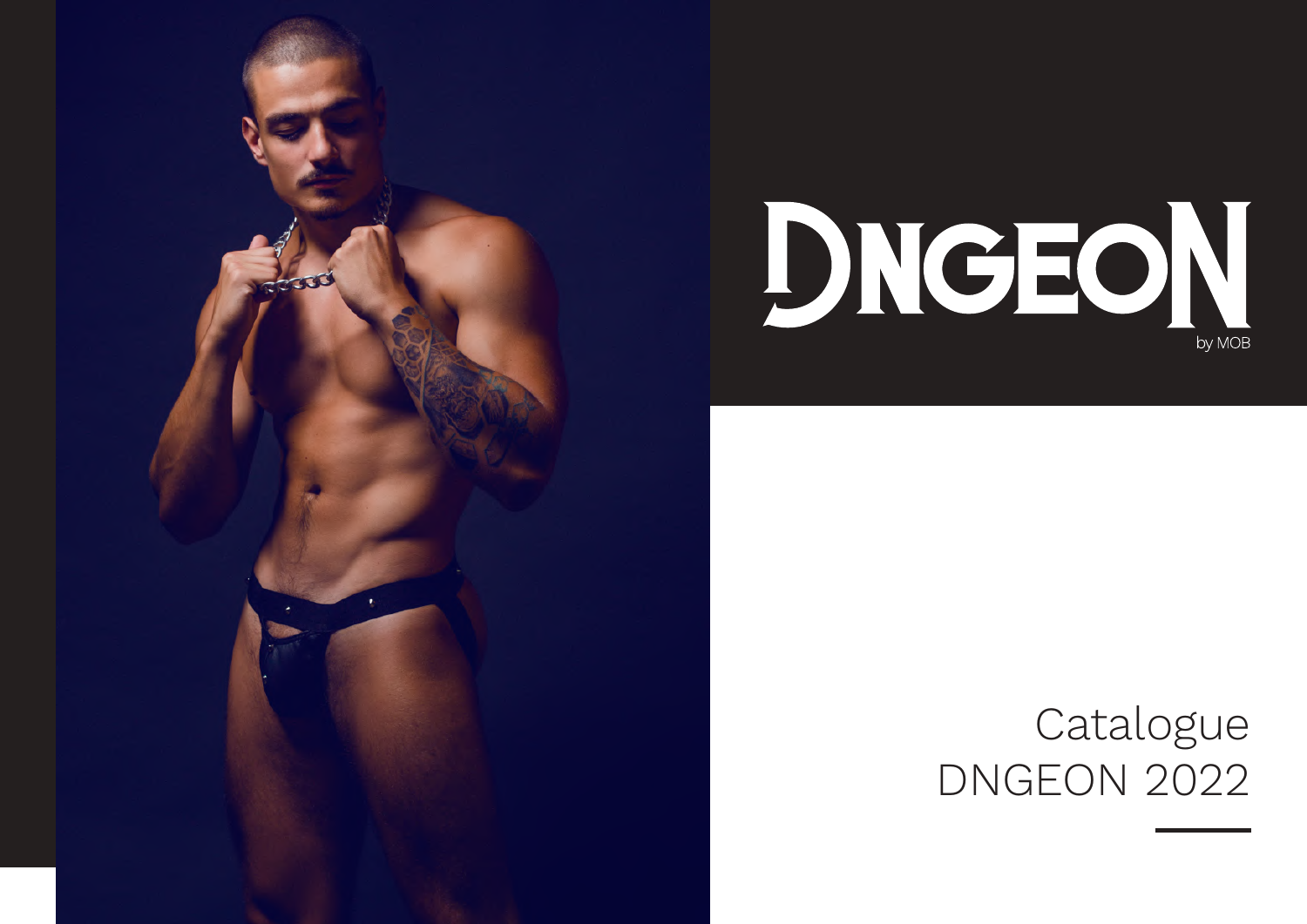

*DMBL01 Dngeon Cockring Jockstrap by MOB* One Size Fits Most Adjustable (28" - 46")











Black **Army** 

**Midnight** 

Red

**I**Yellow

*DMBL02 Dngeon Chain Jockstrap by MOB* One Size Fits Most Adjustable (28" - 46")







**Midnight** 







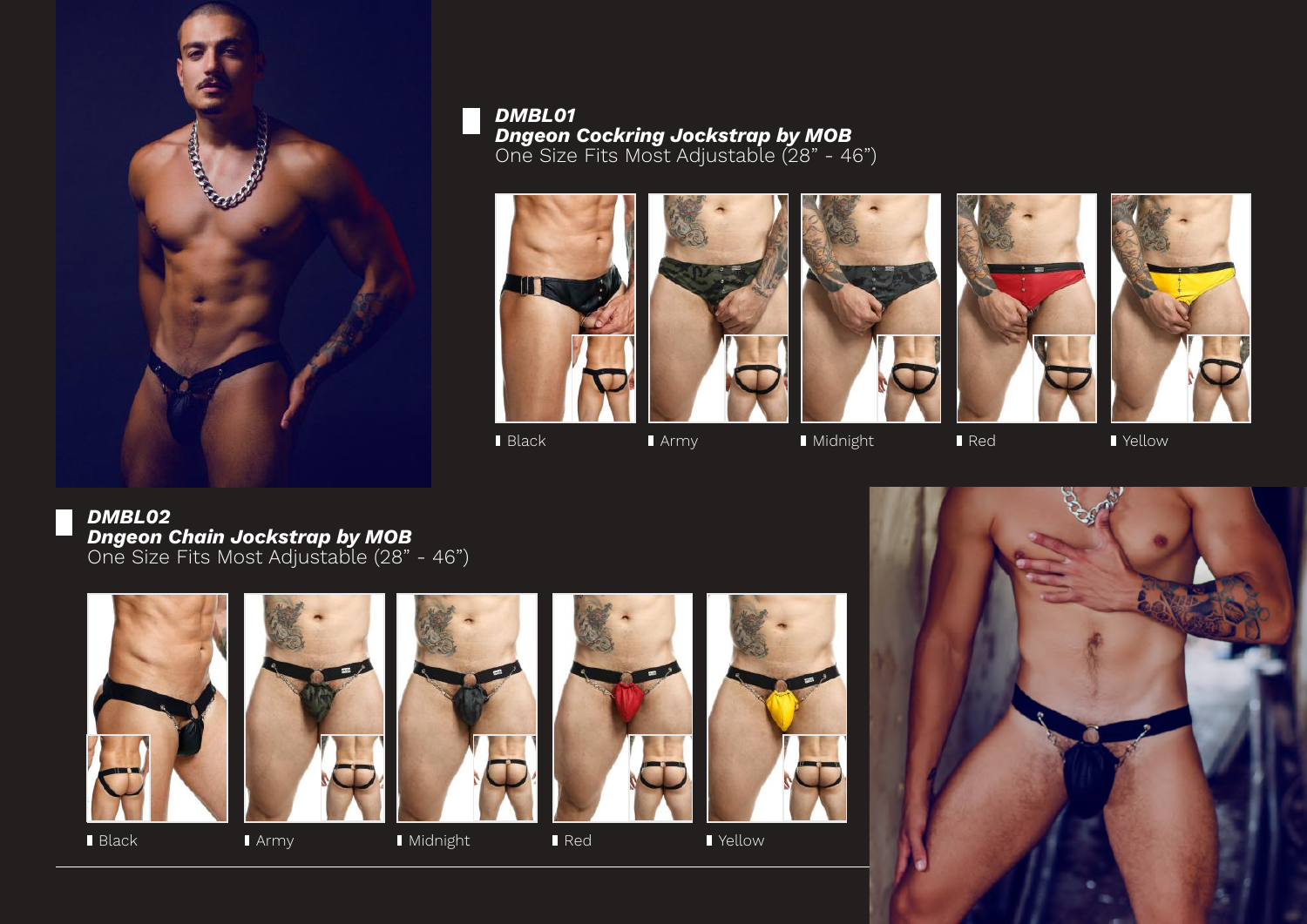





■ Midnight





Yellow





*DMBL04 Dngeon Peekaboo Jock by MOB* One Size Fits Most Adjustable (28" - 46")











Black **Army** 

**Midnight** 

**I**Yellow

3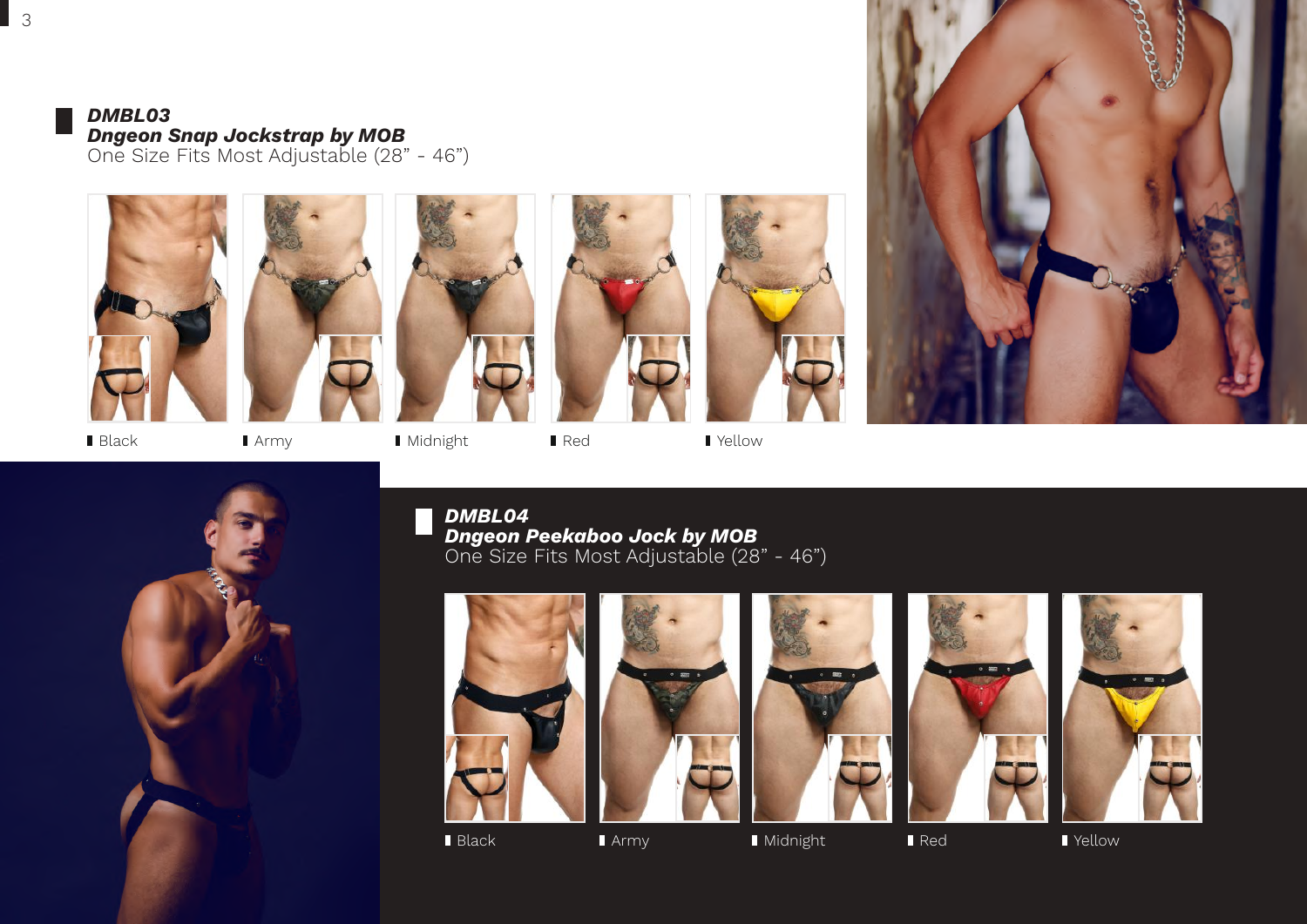

*DMBL05 Dngeon Crossback Harness by MOB* One Size Fits Most Adjustable (28" - 46")



Black



Army



Cherry

*DMBL06 Dngeon Straight back Harness by MOB* One Size Fits Most Adjustable (28" - 46")



Black



Army



Cherry

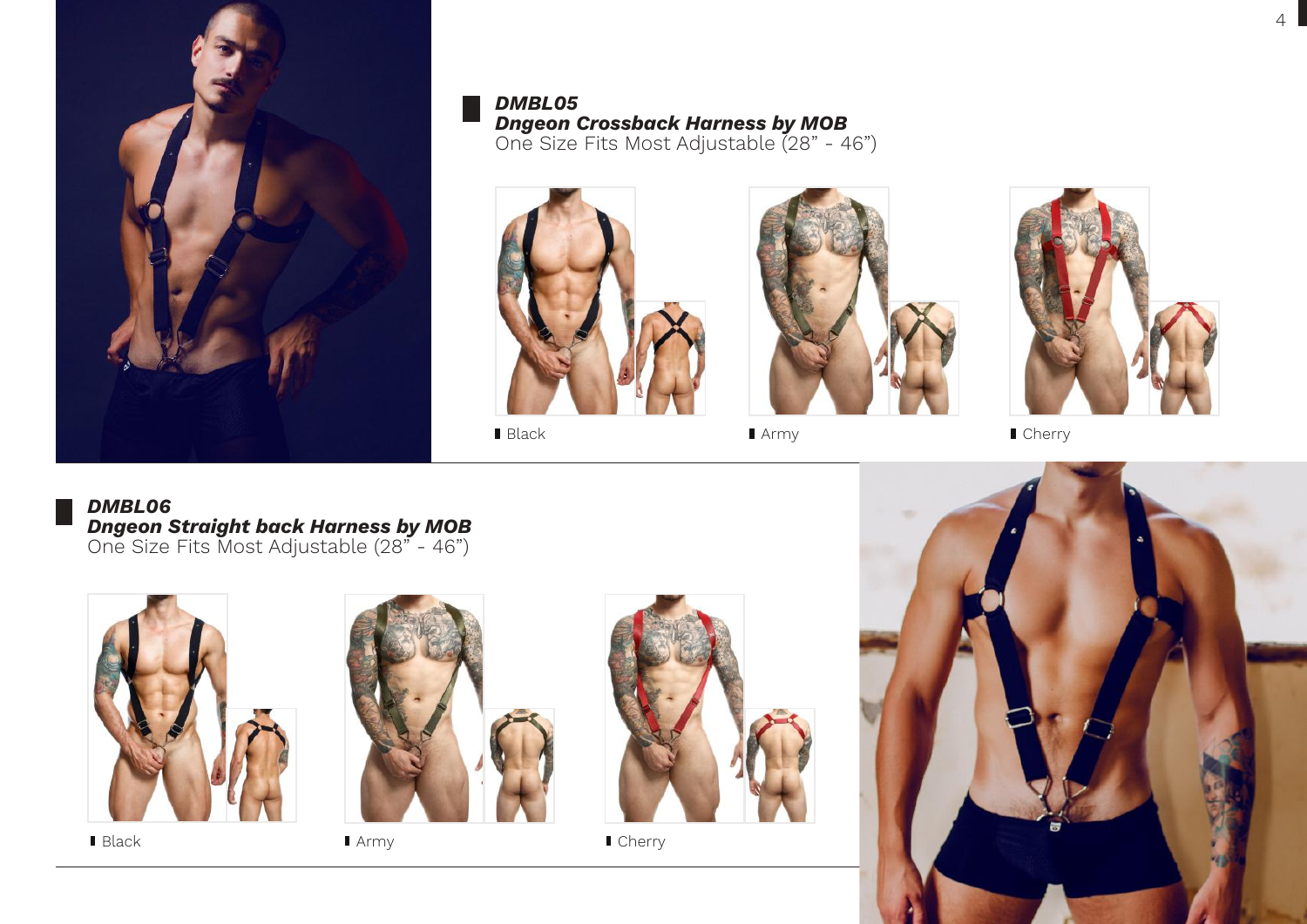

*DMBL07 Dngeon Cross Cockring Harness by MOB* One Size Fits Most Adjustable (28" - 46")

Army









**Red** 



Yellow

*DMBL08 Dngeon Croptop Harness Cockring by MOB* One Size Fits Most Adjustable (28" - 46")













Black

**Army** 

**I** Midnight

**Cherry** 

Goldeneye